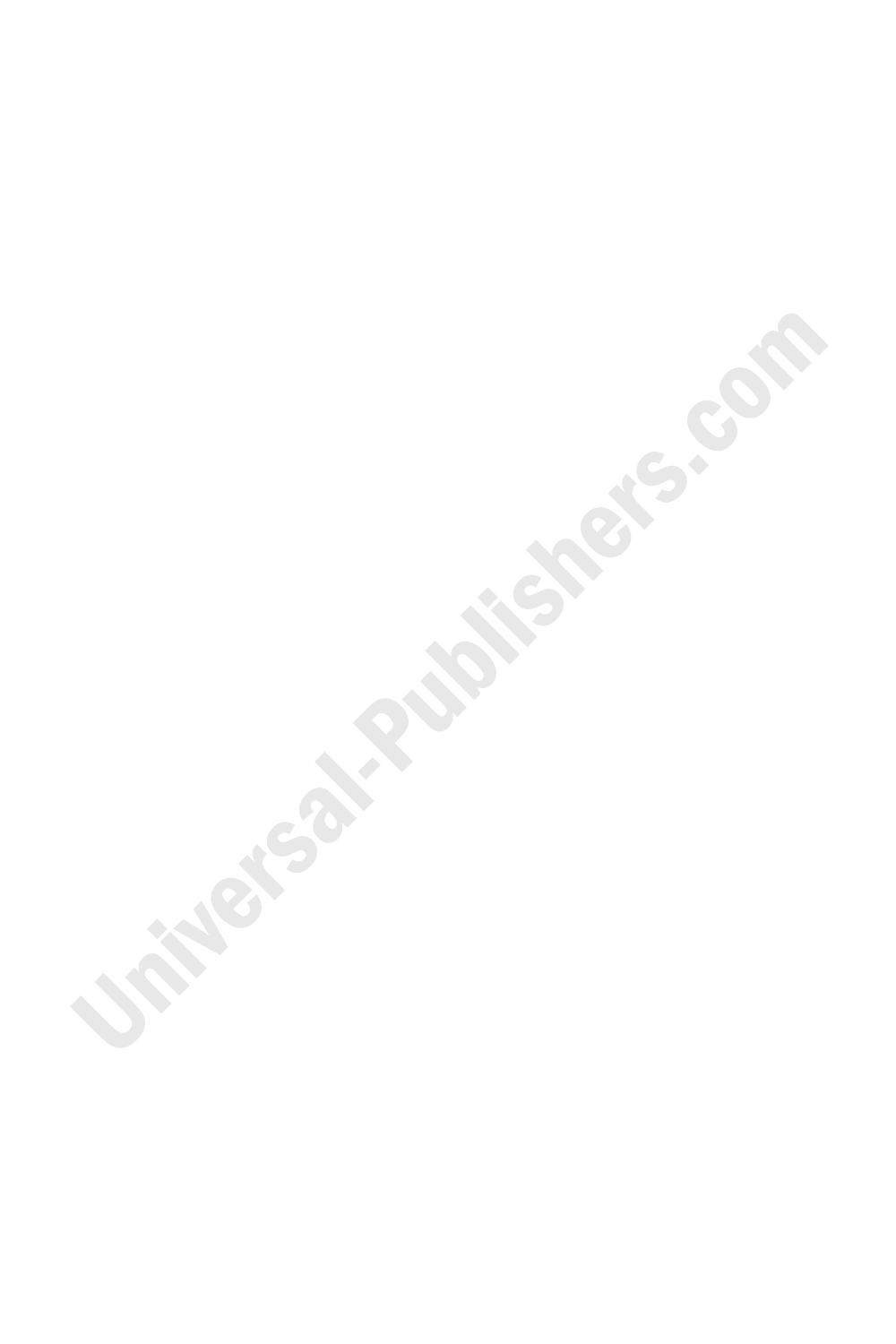## **A Grammar of Maonan**

# **Tian Qiao Lu**



Universal Publishers Boca Raton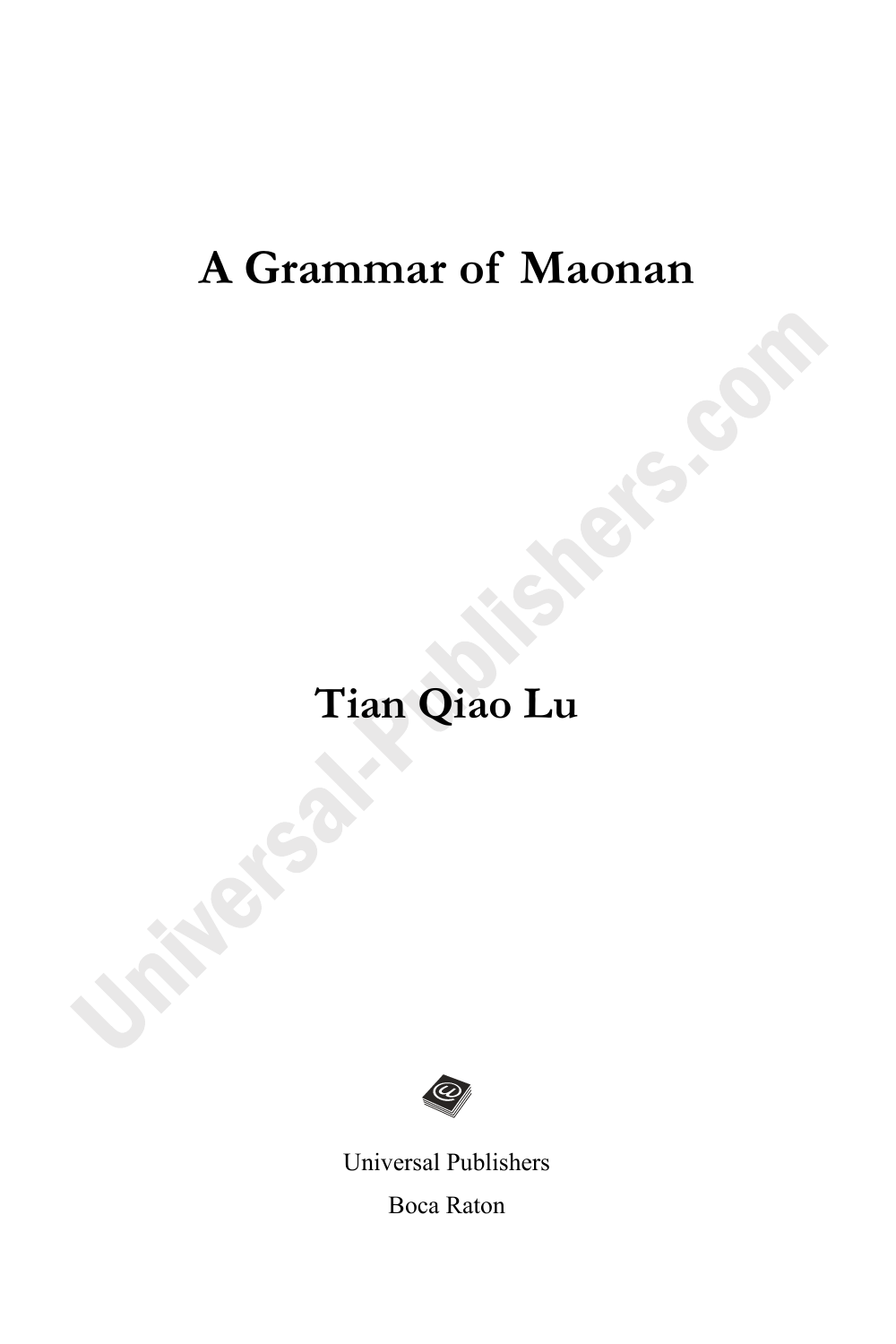*A Grammar of Maonan* 

Copyright © 2008 Tian Qiao Lu All rights reserved.

No part of this book may be reproduced or transmitted in any form or by any means, electronic or mechanical, including photocopying, recording, or by any information storage and retrieval system, without written permission from the publisher.

> Universal Publishers Boca Raton, Florida • USA 2008

ISBN-10: 1-59942-971-3 ISBN-13: 978-1-59942-971-7

www.universal-publishers.com

Library of Congress Cataloging-in-Publication Data

Lu, Tian Qiao, 1958- A grammar of Maonan / Tian Qiao Lu. p. cm. Includes bibliographical references and index. ISBN 978-1-59942-971-7 (pbk. : alk. paper) 1. Maonan language--Grammar. I. Title. PL4251.M36L82 2008 495.9--dc22

2008026039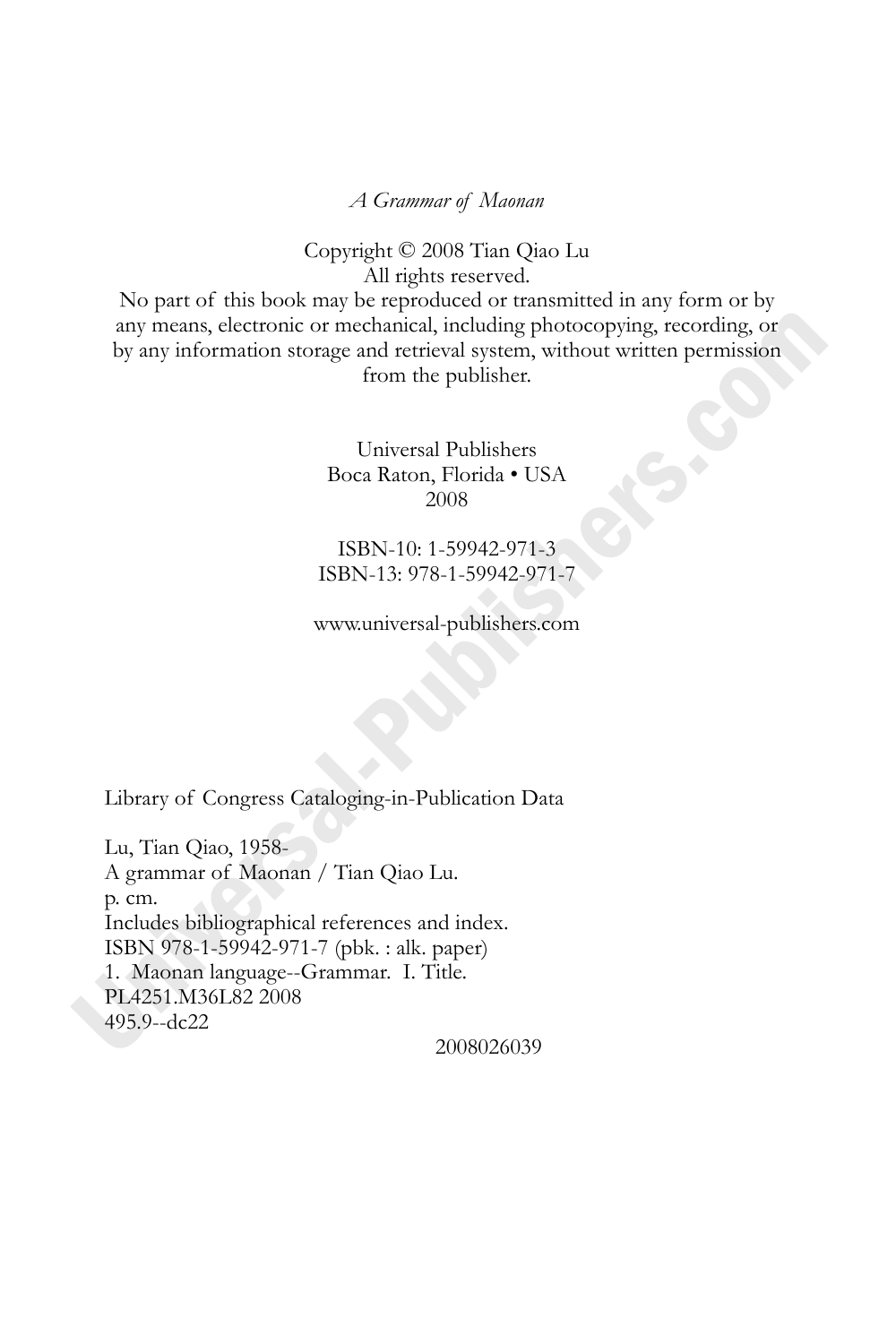## **Contents**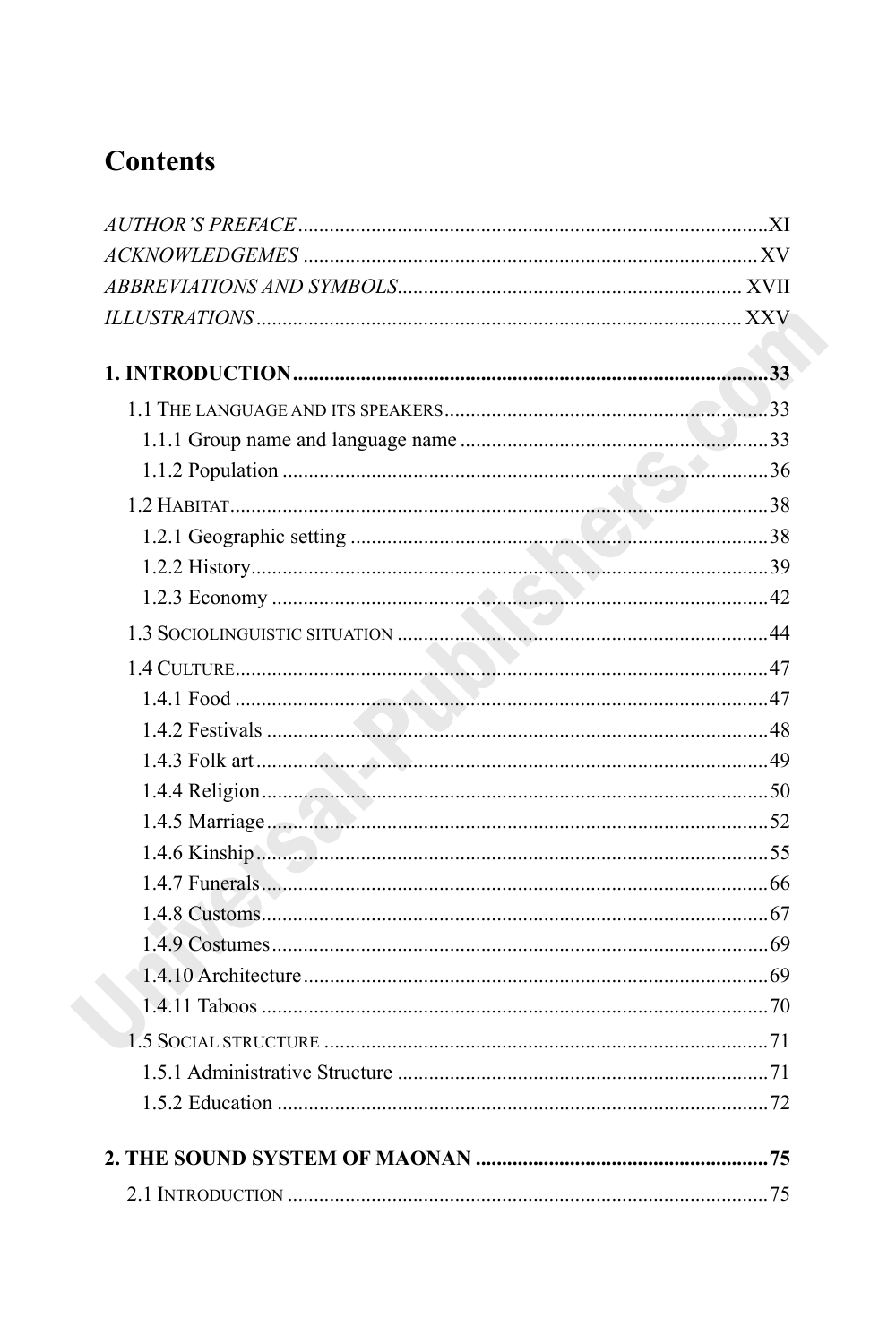| 2.8.2 Complementary distribution of pre-nasalized stops and |                |
|-------------------------------------------------------------|----------------|
|                                                             |                |
|                                                             |                |
|                                                             |                |
|                                                             |                |
|                                                             |                |
| 2.10 COMPARATIVE PHONOLOGY BETWEEN MAONAN AND               |                |
|                                                             |                |
|                                                             |                |
|                                                             |                |
|                                                             |                |
|                                                             |                |
|                                                             |                |
|                                                             |                |
| 3. WORD FORMATION AND MORPHOLOGICAL                         |                |
|                                                             |                |
| 3.1 INTRODUCTION                                            | <sup>119</sup> |
|                                                             |                |
|                                                             |                |
|                                                             |                |
|                                                             |                |
|                                                             |                |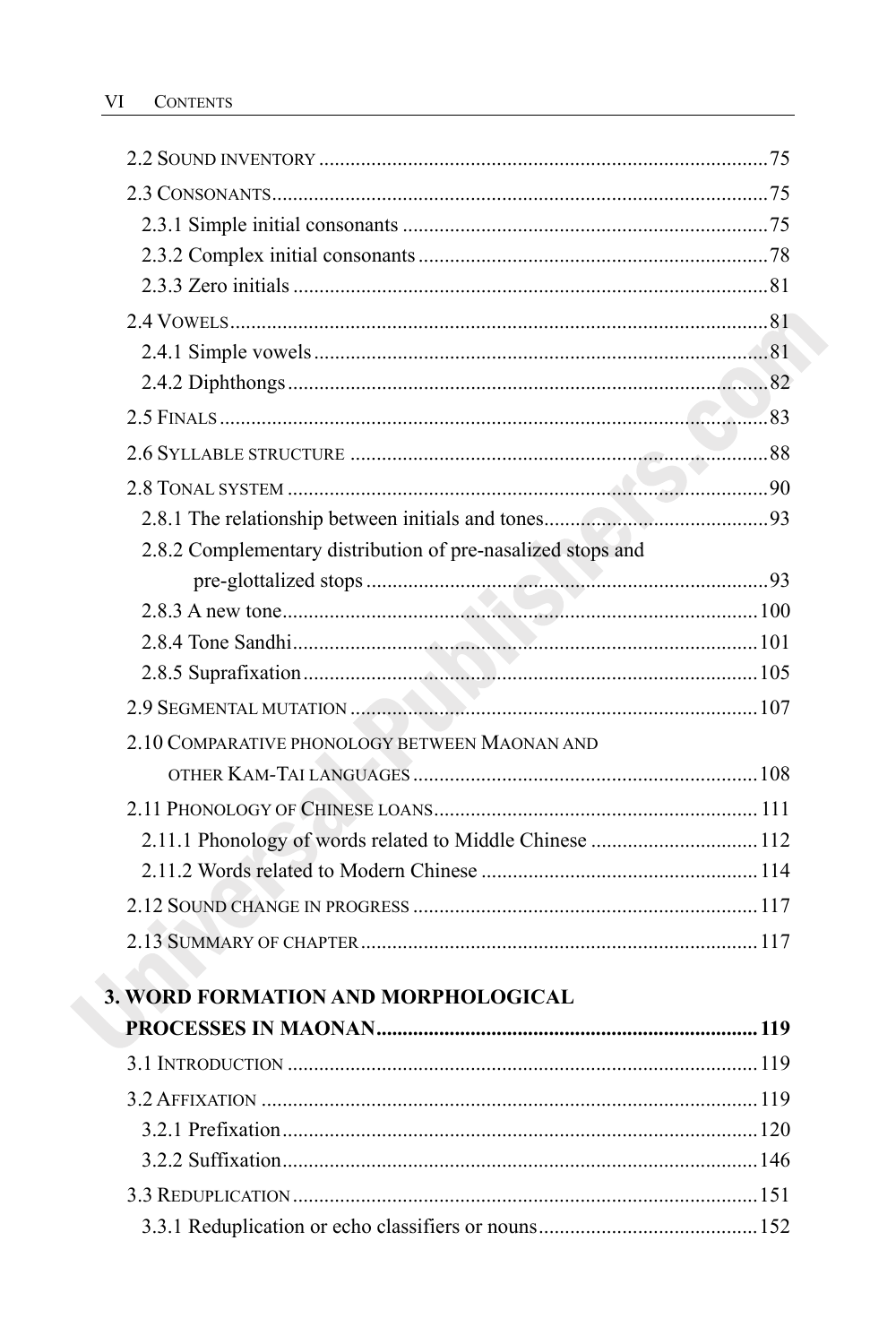| 4. A FUNCTIONAL TYPOLOGICAL SKETCH |  |
|------------------------------------|--|
|                                    |  |
|                                    |  |
|                                    |  |
|                                    |  |
|                                    |  |
|                                    |  |
|                                    |  |
|                                    |  |
|                                    |  |
|                                    |  |
|                                    |  |
|                                    |  |
|                                    |  |
|                                    |  |
|                                    |  |
|                                    |  |
|                                    |  |
|                                    |  |
|                                    |  |
|                                    |  |
|                                    |  |
|                                    |  |
|                                    |  |
|                                    |  |
|                                    |  |
|                                    |  |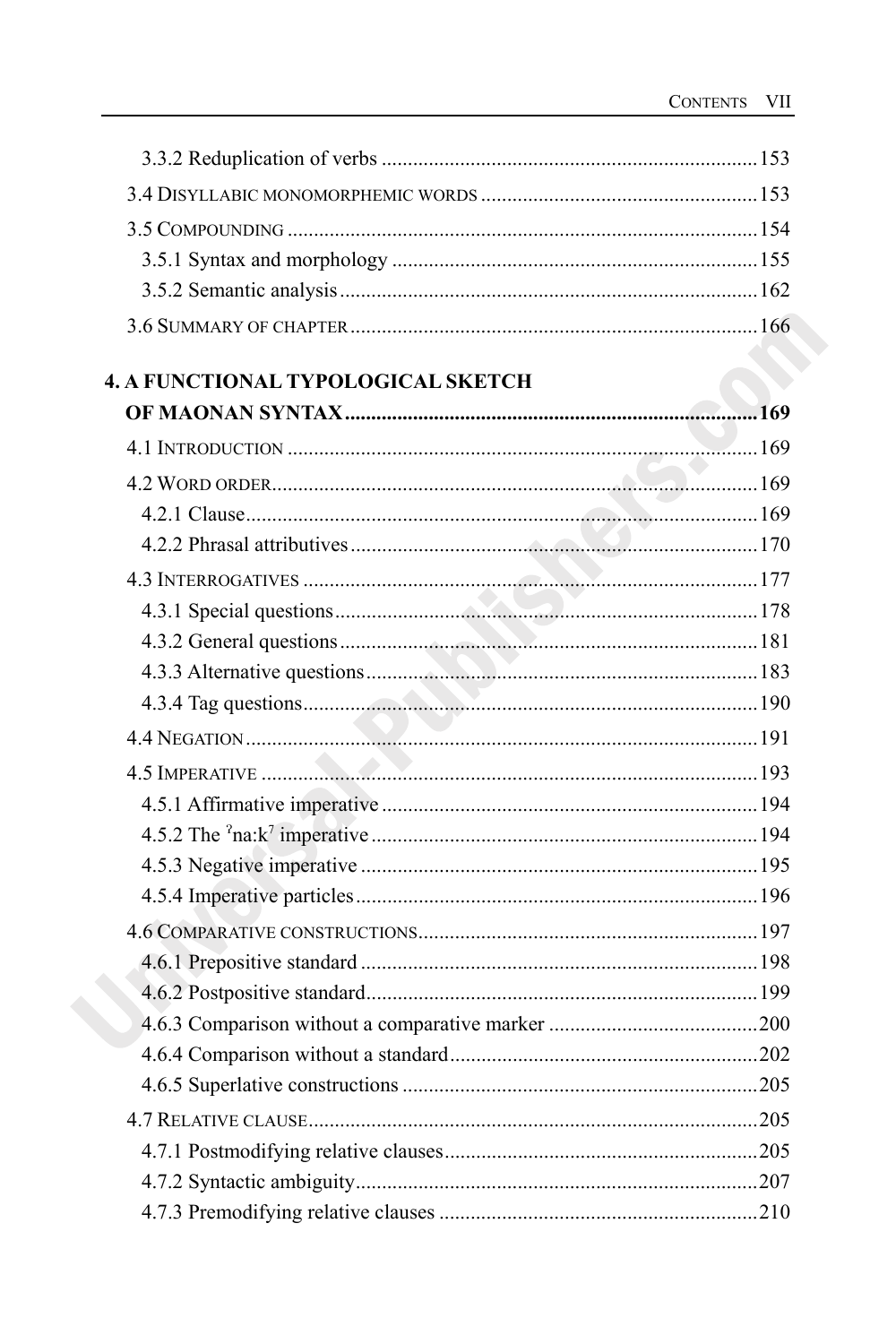| 5.3 NOMINATIVE/ACCUSATIVE MARKINGS OF CLASSIFIER REDUPLICATES 224 |  |
|-------------------------------------------------------------------|--|
|                                                                   |  |
|                                                                   |  |
|                                                                   |  |
| 5.5.2 Interrelationship between topicalization and topic233       |  |
|                                                                   |  |
|                                                                   |  |
|                                                                   |  |
|                                                                   |  |
|                                                                   |  |
|                                                                   |  |
|                                                                   |  |
|                                                                   |  |
|                                                                   |  |
|                                                                   |  |
|                                                                   |  |
|                                                                   |  |
|                                                                   |  |
|                                                                   |  |
|                                                                   |  |
|                                                                   |  |
|                                                                   |  |
|                                                                   |  |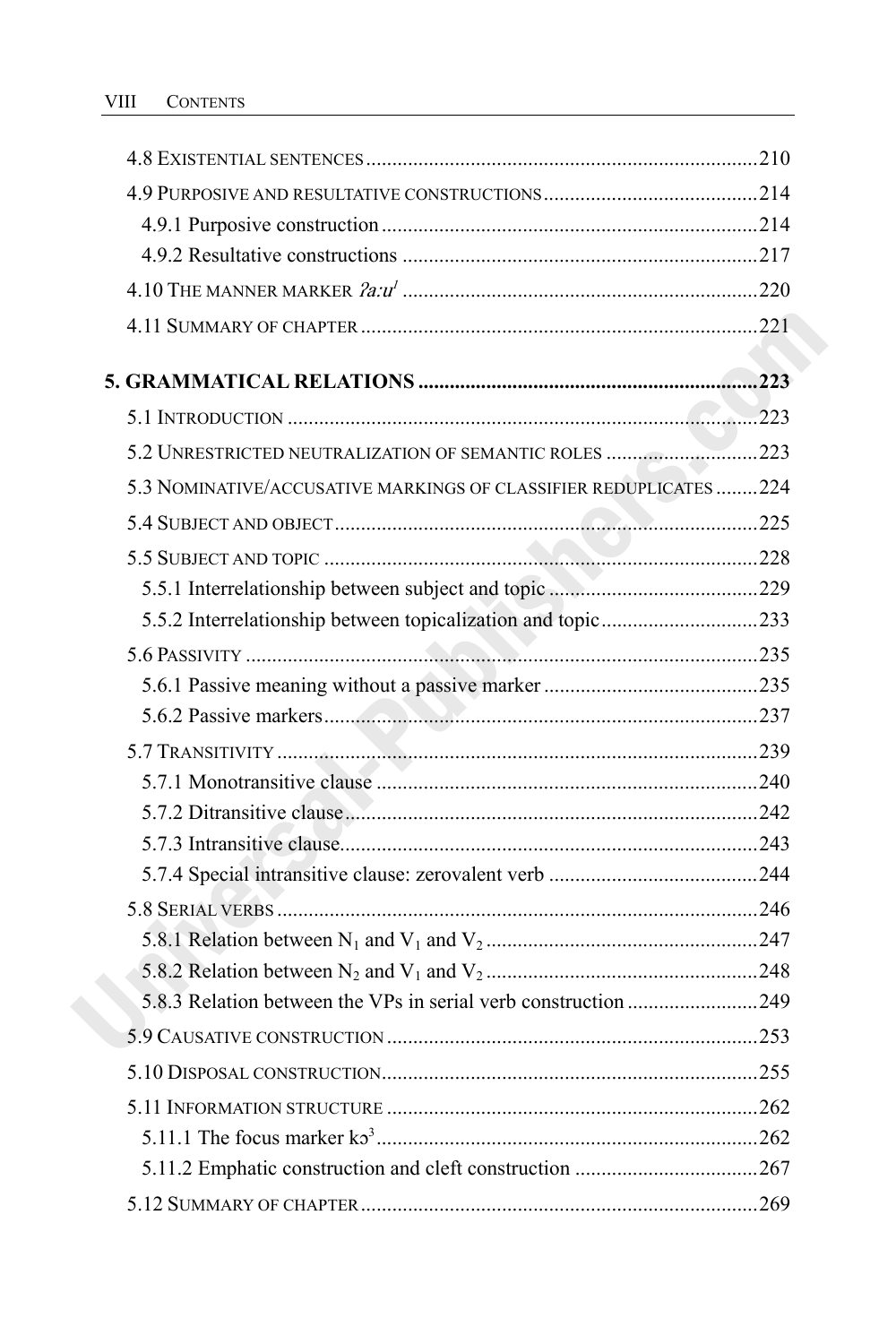| <b>6. TENSE, ASPECTS AND RELATED GRAMMATICAL</b>                                            |  |
|---------------------------------------------------------------------------------------------|--|
|                                                                                             |  |
|                                                                                             |  |
|                                                                                             |  |
|                                                                                             |  |
|                                                                                             |  |
|                                                                                             |  |
|                                                                                             |  |
|                                                                                             |  |
|                                                                                             |  |
|                                                                                             |  |
|                                                                                             |  |
|                                                                                             |  |
|                                                                                             |  |
|                                                                                             |  |
|                                                                                             |  |
| 7. GRAMMATICALIZATION AND LEXICALIZATION309                                                 |  |
|                                                                                             |  |
|                                                                                             |  |
|                                                                                             |  |
|                                                                                             |  |
|                                                                                             |  |
|                                                                                             |  |
| 7.2.5 From verb to benefactive and passive marker: <sup>2</sup> na:k <sup>7</sup> 'give'322 |  |
|                                                                                             |  |
| 7.2.7 From adjective to adverb: seu <sup>5</sup> 'clean' > 'completely, entirely' 327       |  |
|                                                                                             |  |
| 7.3.1 From adverbial phrase to monosyllabic                                                 |  |
|                                                                                             |  |
|                                                                                             |  |
|                                                                                             |  |
|                                                                                             |  |
| 7.3.5 From demonstrative 'this' to temporal adverb: na:i <sup>6</sup> 333                   |  |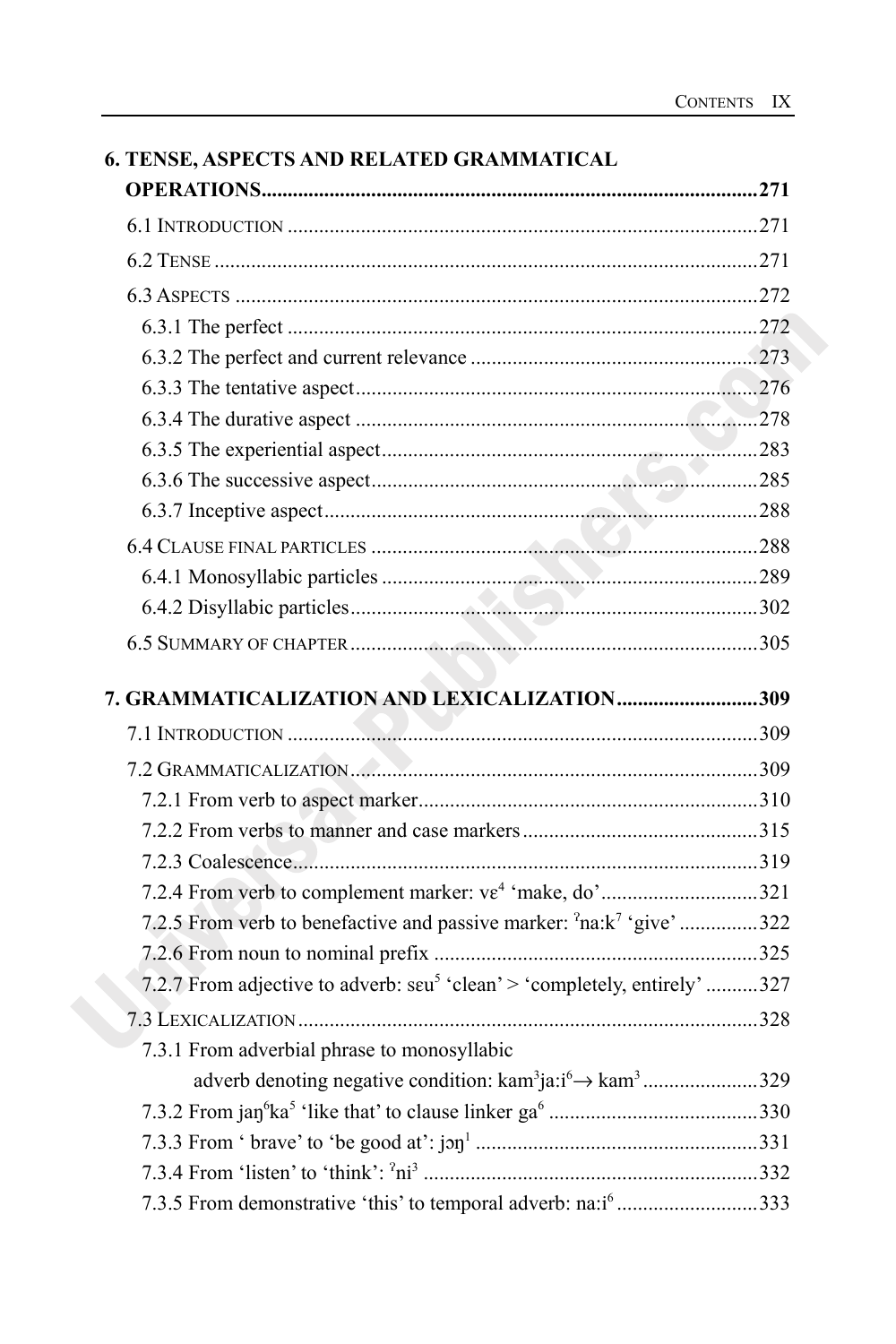| 7.3.7 'Face' and 'back': from spatial to temporal concepts337 |  |
|---------------------------------------------------------------|--|
|                                                               |  |
|                                                               |  |
|                                                               |  |
|                                                               |  |
|                                                               |  |
|                                                               |  |
|                                                               |  |
|                                                               |  |
|                                                               |  |
|                                                               |  |
|                                                               |  |
|                                                               |  |
| APPENDIX I: TRANSCRIPTION OF MAONAN STORIES 353               |  |
|                                                               |  |
|                                                               |  |
|                                                               |  |
|                                                               |  |
|                                                               |  |
|                                                               |  |
|                                                               |  |
|                                                               |  |
|                                                               |  |
|                                                               |  |
|                                                               |  |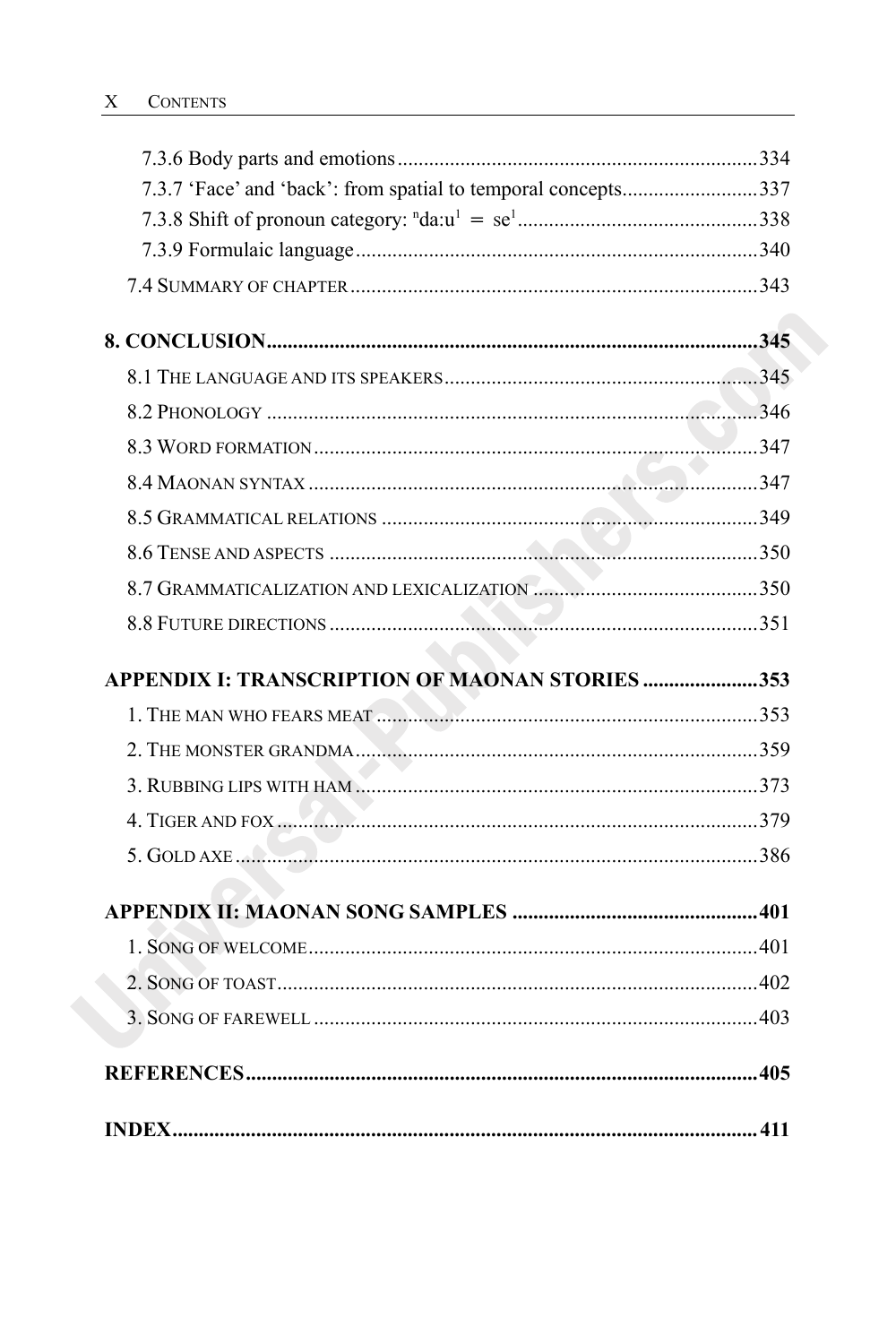### **Author's Preface**

The drafting of this volume began in 2004, aiming to undertake a full description of the Maonan language. It accounts for the syntax and lexicalization patterns of Maonan from a typological and ethno-linguistic perspective. It also documents the Maonan language as a communicative system that mirrors social and cultural interaction among members of the Maonan community, as well as between speakers of Maonan and adjacent social groups. Particular attention is paid to the interplay between syntax and semantics, as well as the influence from nearby languages on the phonological, syntactic and semantic structure of the Maonan language.

Studies on Maonan language and culture are relatively limited compared with many other members of the Kam-Tai group.

Chinese linguists began preliminary study on Maonan in the 1950s and 1960s. Professor Zheng Guoqiao was probably the first to document the Maonan language. In the 1980s, Professors Liang Min and Zhang Junru supplied new data from their fieldwork in Luocheng County. The result was a brief description of the language, *Maonan Yu Jianzhi* (A Sketch on the Maonan Language), published in 1983. This general sketch offers a brief description of the phonological system along with some aspects of the grammar. About a thousand vocabulary items were recorded. In *Dong Tai Yu Gailun* (An Introduction to the Kam*-*Tai Languages) (1990), Professor Ni Dabai presents a brief introduction to Maonan. Mr. Tan Yuanyang, now a law*-*officer in Huanjiang County who is a native of Maonan, published an article on Maonan synonyms in the journal *Minzu Yuwen* (Minority Languages of China) in 1986. Professor Li Jinfang has compiled a Maonan wordlist for the Intercontinental Dictionary Series published by the Max Planck Institute. He also conducted studies on Chadong*,* a Kam*-*Sui language which appears to be related to Maonan. Dr. Zhang Jingni came out with an analysis of Maonan verbs in 2006.

Work on Maonan culture has been carried out mainly by Maonan intellectuals. Mr. Meng Guorong published a book in 1999 on Maonan redemption rituals. He is also the co*-*author of two books on Maonan culture (Meng, Tan *et al.* 1988) and Maonan customs (Lu and Meng 1994). Mr. Qin Zikun, deputy curator of the Huanjiang House of Culture, is involved in a project collecting first*-*hand materials on Maonan culture.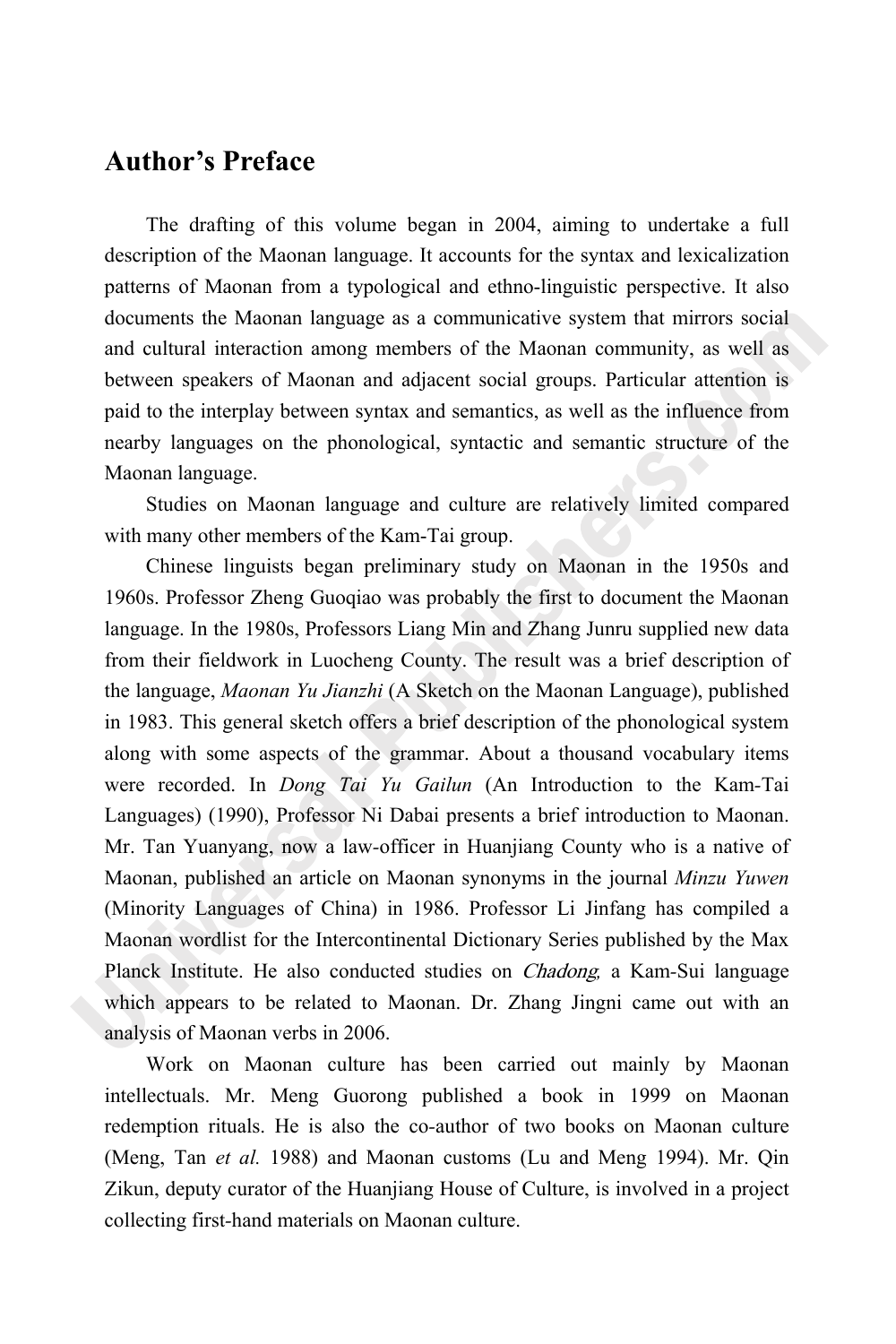Work on Maonan remains scarce in western literature. In his *Killing a Buffalo for the Ancestors*, Professor David Holm has provided a detailed account of the cultural and religious rituals of the Zhuang and Bouyei peoples, with reference to Maonan (Holm 2003).

The present study can be regarded as an attempt to examine in considerable detail the word formation, typological properties, grammaticalization and lexicalization processes of the Maonan language.

Fieldwork was done prior to the author's PhD program in the University of Melbourne on the suggestion of Dr. Luo Yongxian, the primary supervisor, and was undertaken in two stages. Preliminary fieldwork was carried out in May and June 2004, in which some initial investigation was conducted in Bochuan village in Xianan Township, during which the author became familiar with daily expressions. A longer trip was carried out during April-November 2005 in Xianan village and Si'en Township. By this time the author's competence in Maonan had improved considerably. The author began to converse in Maonan with the consultants. After returning to the university, the author stayed in touch with the consultants by communicating with them via telephone calls and emails to verify data used in the book. The author's command of Maonan won high praises from some of the native speakers. One of them said, 'your pronunciation is even better than mine as I have been working in the Han area for the last two decades and have not spoken Maonan ever since'. This was indeed a rewarding experience. During fieldwork, apart from spoken discourse involving daily conversation, 50 folk stories were recorded, 30 of which have been transcribed. Many of the examples used in the book are taken from these stories, other from personal communication with native speakers.

This study offers a functional-typological description of the Maonan language. Chapter one presents an introduction to the language, culture, social structure and demographic situation of the Maonan people. Chapter Two offers an account of the sound system, followed by an investigation of word formation and morphological processes in Chapter Three. Chapter Four provides a functionaltypological sketch of Maonan syntax. Discussion includes word order, interrogatives, negation, imperative, comparative constructions, purposive and resultative constructions, relative clause and existential sentence. Grammatical relations are the subject of Chapter Five. Topics include semantic roles, nominative/accusative marking of classifier doublets, the relation between subject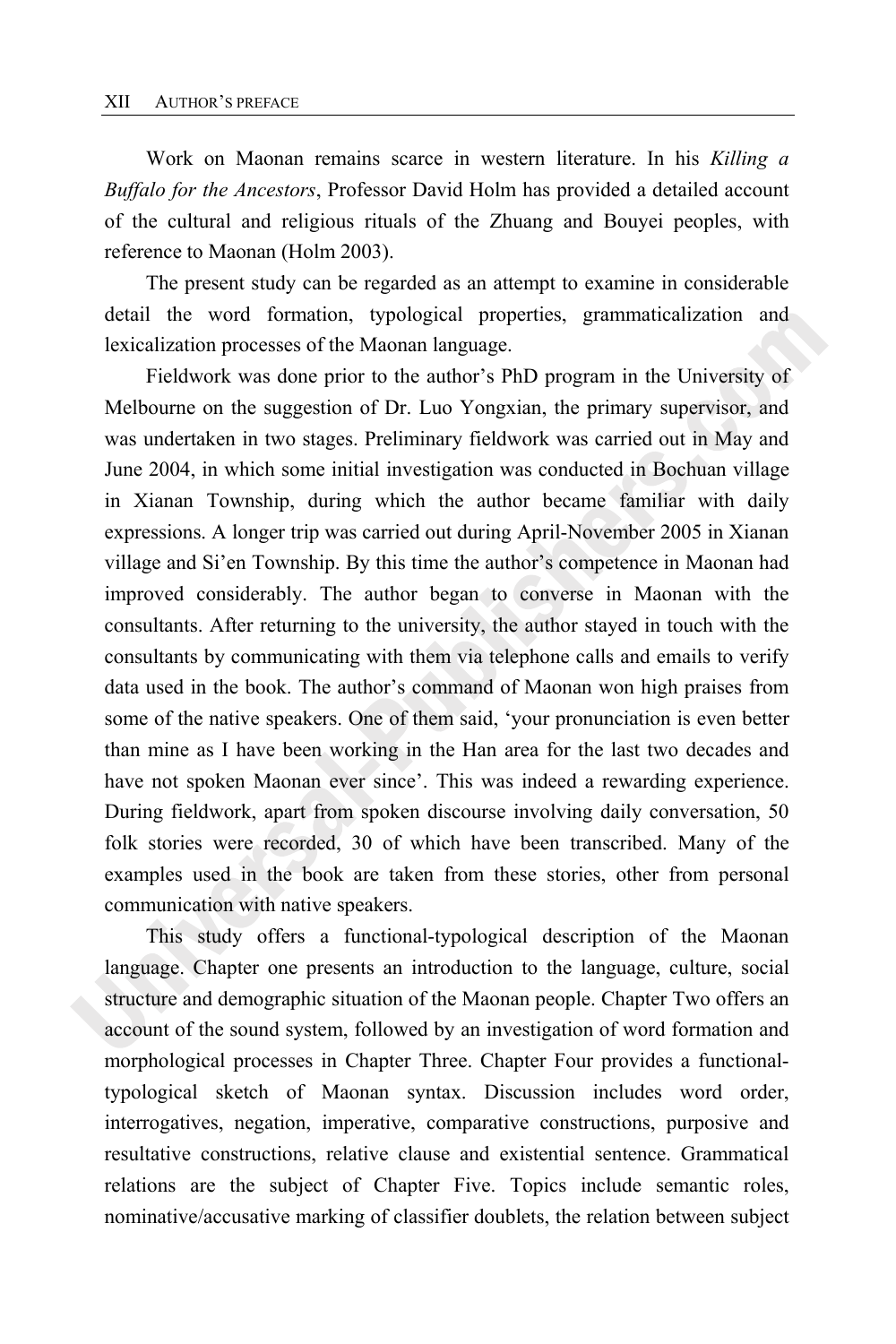and object, subject and topic, passivity, transitivity, serial verbs, causative construction, disposal construction and information structure. Chapter Six examines tense and aspect, along with related grammatical operators such as clause final particles. Chapter Seven analyzes the grammaticalization and lexicalization patterns. Chapter Eight sums up the findings of the book and proposes directions for future research.

This analysis is not without defects, particularly with respect to questions of acoustic analysis of the voiced and pre-glottalized initials. Unfortunately the author was not able to make any decent recording for laboratory analysis due to limited time and instruments during the fieldwork.

Tian Qiao Lu 283 Victoria Street Melbourne, Australia May 11, 2008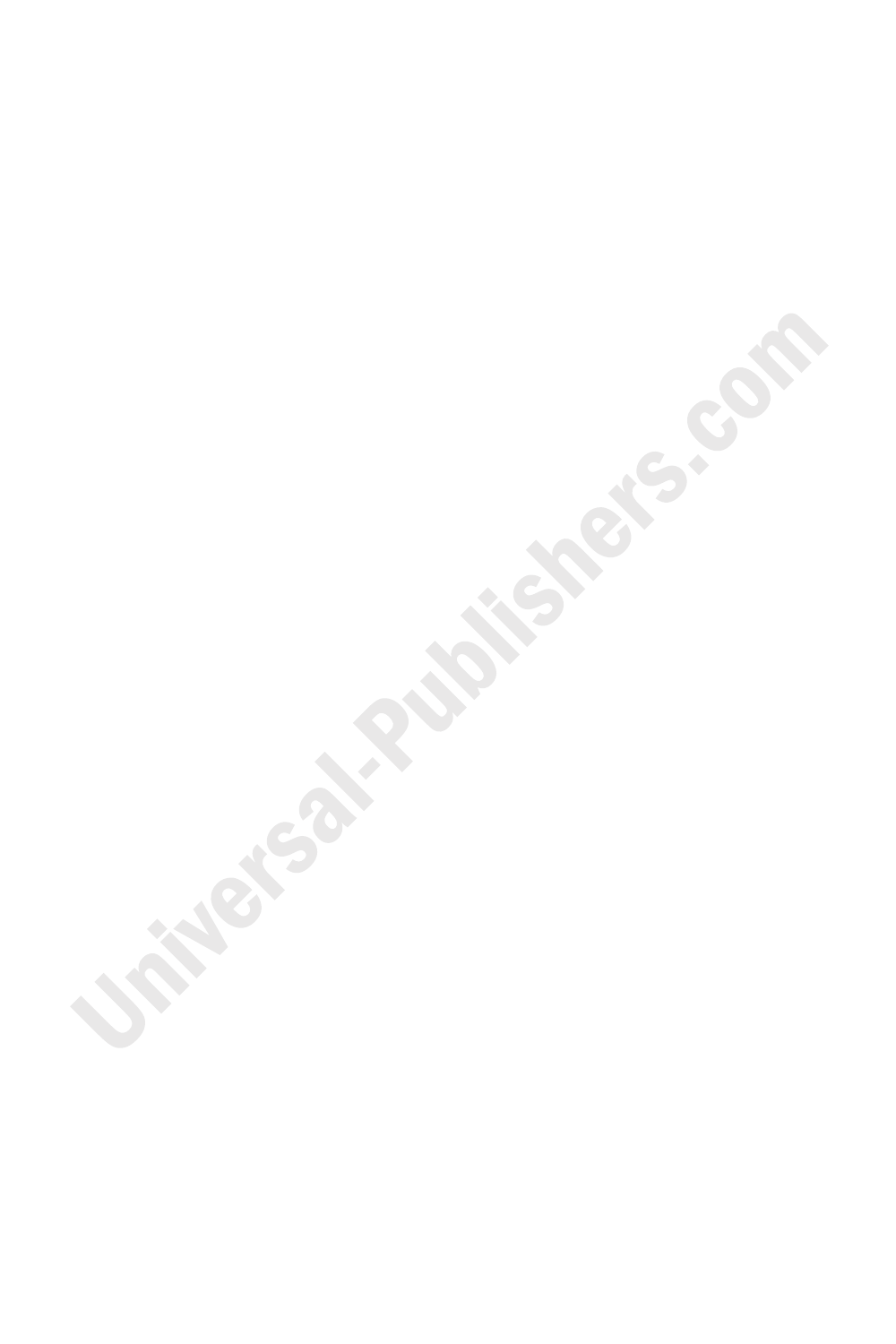### **Acknowledgements**

The present study of the Maonan language would not have been possible without the scholarship grants by the University of Melbourne.

First and foremost, I would like to express my gratitude to Professor Yongxian Luo, the primary supervisor for my PhD program, who has provided guidance and support throughout the writing of the volume. I have benefited enormously from his suggestions even before I started my PhD studies here at the university. He provided detailed advice at various stages of the project, from initial fieldwork to the final production of the manuscript. He spent numerous hours reading and commenting on earlier drafts of the chapters. He has offered generous help in bringing the manuscript into the current form.

I would also like to record my thanks to Professor David Holm, my associate supervisor, who gave me useful advice on the anthropological part and the overall structure of the book. He has provided strong support during my PhD research here at the institute.

I would also like to thank Professor Anthony Diller from the Australian National University, who gave me many constructive suggestions when I met problems that I found difficult to hurdle.

I am extremely grateful to Professor Jerold Edmondson from the University of Texas at Arlington, for his valuable comments on various points in the book. He has read through the pages carefully and pointed out a number of errors and shortcomings.

Thanks go to the administrative staff of the Asia Institute, University of Melbourne, for their generous support.

My thanks also go to the staff in the East Asian Collections of the Ballieu Library of the University of Melbourne who assisted me with reference materials.

For their generous help, I would like to thank my Maonan friends during my fieldwork. Most of the data presented in this book were provided by Mr. Tan Xingai from Zhongnan Village, my main consultant. My deepest gratitude goes to Mr. Qin Shuitang, director of Huanjiang Highway Bureau, for his generosity in providing a free apartment where we lived and worked for more than seven months. Many of the following people were involved throughout the fieldwork, to whom I am indebted in very many ways. They include: Huang Huinuo, Lu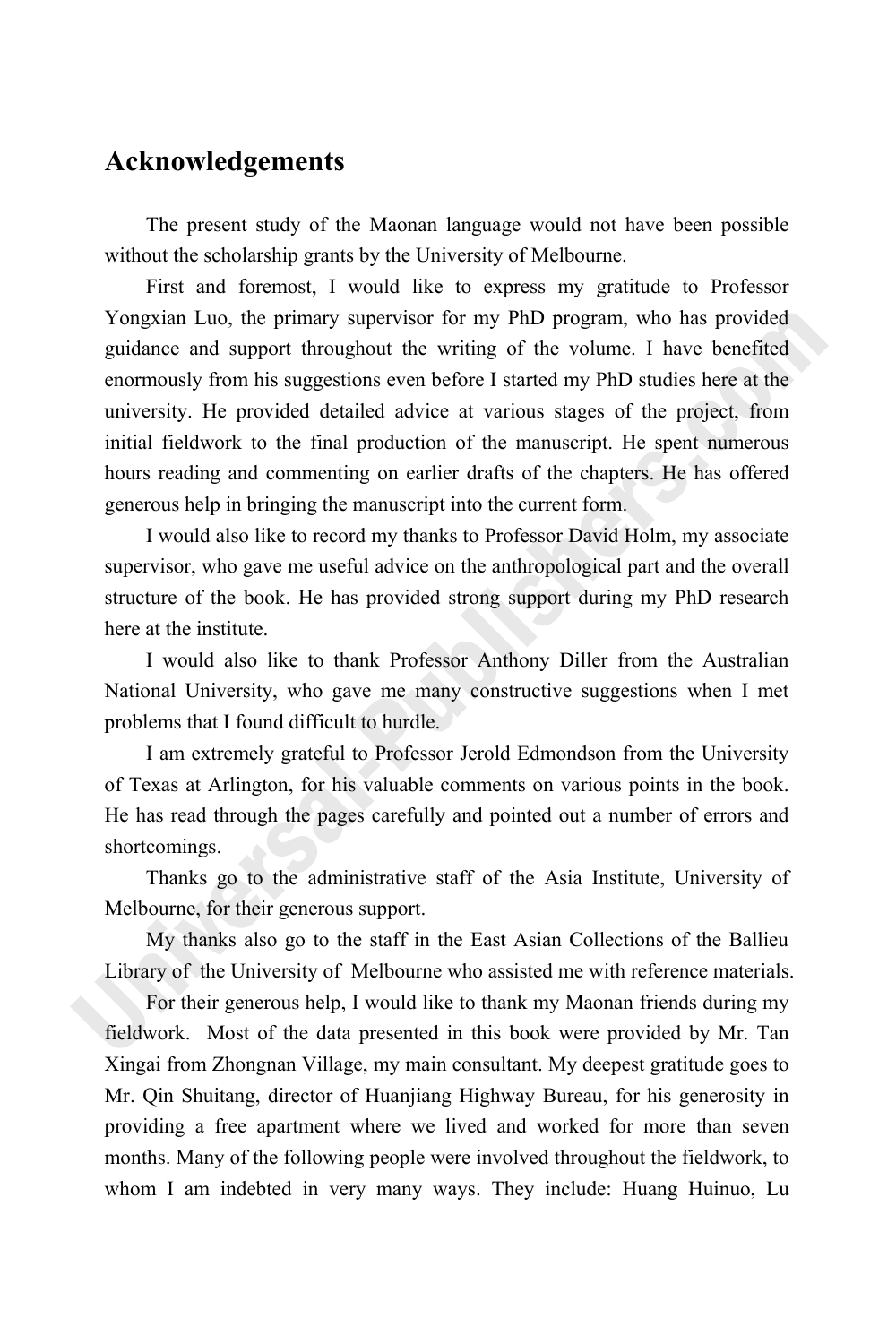Runtong, Meng Guorong, Mo Dongcai, Qin Yongchao, Qin Zikun, Tan Chengsong, Tan Chunyi, Tan Daozheng, Tan Hongyu, Tan Kongsun, Tan Qingzong, Tan Yuanyang, Tan Zhiming, Tan Zi An, Wei Xiangkun, among others. I am also indebted to Mdm. Liu Guilian of the government of Huanjiang County for her generous assistance.

Last but not least, I would like to thank my wife Lisa for her unfailing support in all the chores, including preparing materials for manuscript production and helpful suggestions.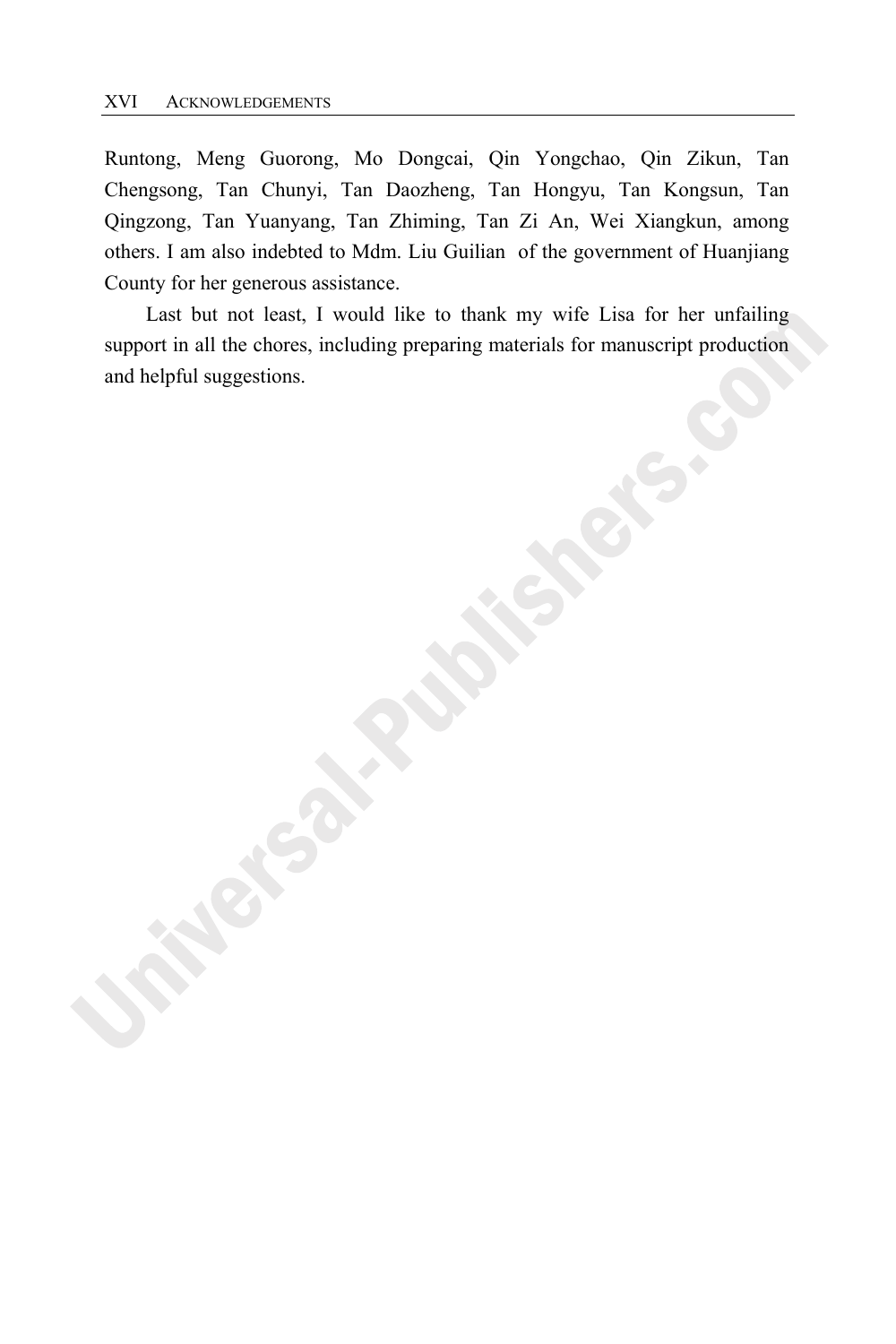## **Abbreviations and symbols**

### **Kinship abbreviations:**

| F           | Father                             |
|-------------|------------------------------------|
| M           | Mother                             |
| В           | <b>Brother</b>                     |
| Z           | Sister                             |
| G           | Sibling                            |
| C           | Child, children                    |
| S           | Son                                |
| D           | Daughter                           |
| H           | Husband                            |
| W           | Wife                               |
| E           | Spouse                             |
| e           | Elder                              |
| y           | Younger                            |
| FFF         | Father's father's father           |
| <b>FFM</b>  | Father's father's mother           |
| <b>FMF</b>  | Father's mother's father           |
| <b>FMM</b>  | Father's mother's mother           |
| FF          | Father's father                    |
| <b>FM</b>   | Father's mother                    |
| <b>FFG</b>  | Father's father's sibling          |
| <b>FFGE</b> | Father's father's sibling's spouse |
| <b>FMG</b>  | Father's mother's sibling          |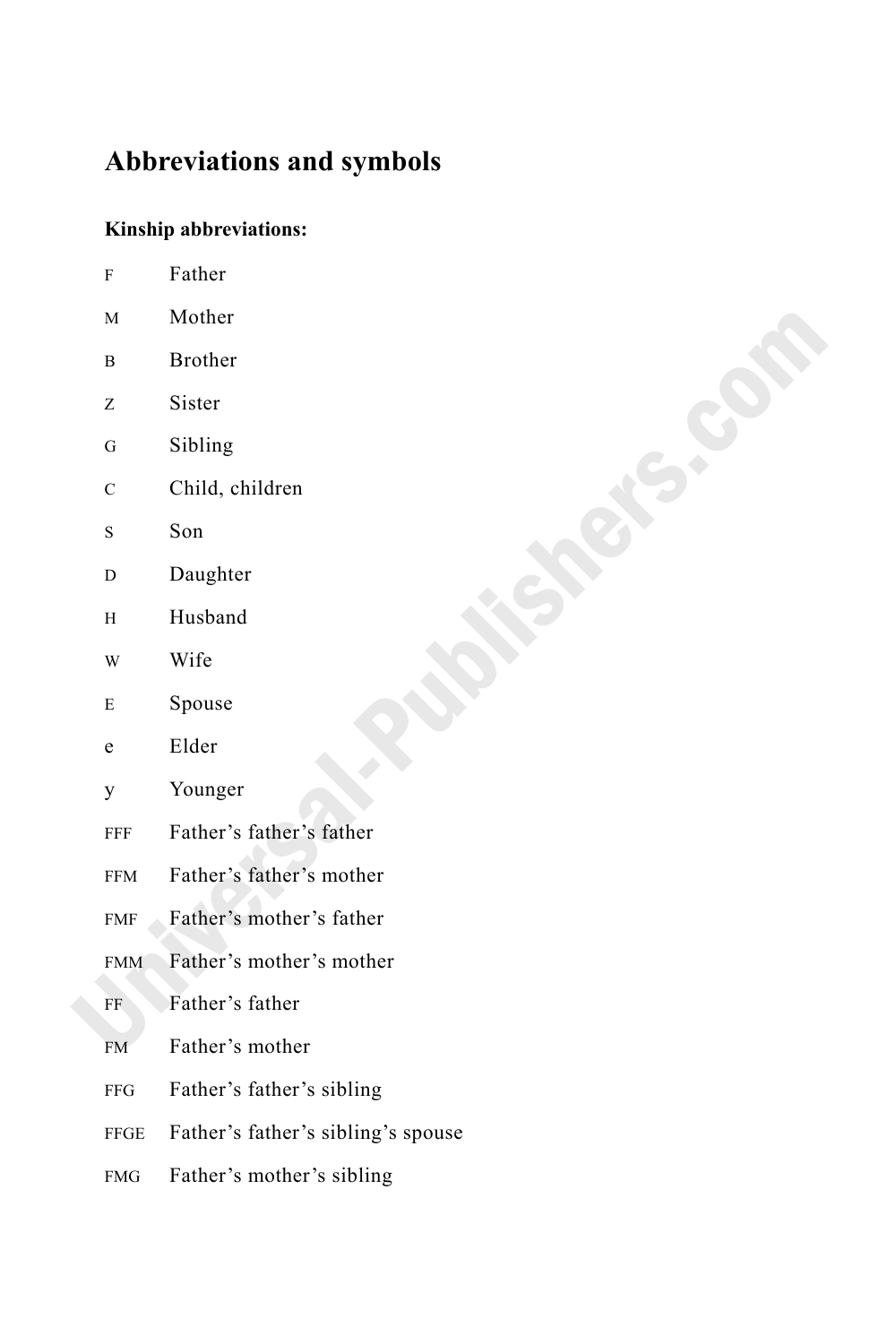| <b>FMGE</b> | Father's mother's sibling's spouse      |
|-------------|-----------------------------------------|
| MF          | Mother's father                         |
| MМ          | Mother's mother                         |
| <b>MFG</b>  | Mother's father's sibling               |
| MFGE        | Mother's father's sibling's spouse      |
| <b>MMG</b>  | Mother's mother's sibling               |
|             | MMGE Mother's mother's sibling's spouse |
| F           | Father                                  |
| M           | Mother                                  |
| FG          | Father's sibling                        |
| FGE         | Father's sibling's spouse               |
| MG          | Mother's sibling                        |
| MGE         | Mother's sibling's spouse               |
| HF          | Husband's father                        |
| HM          | Husband's mother                        |
| WF          | Wife's father                           |
| <b>WM</b>   | Wife's mother                           |
| EgoG        | Ego's sibling                           |
|             | EgoGE Ego's sibling's spouse            |
| <b>FBC</b>  | Father's brother's child                |
| <b>FBCE</b> | Father's brother's child's spouse       |
| MBC         | Mother's brother's child                |
| MBCE        | Mother's brother's child's spouse       |
| FZC         | Father's sister's child                 |
| <b>FZCE</b> | Father's sister's child's spouse        |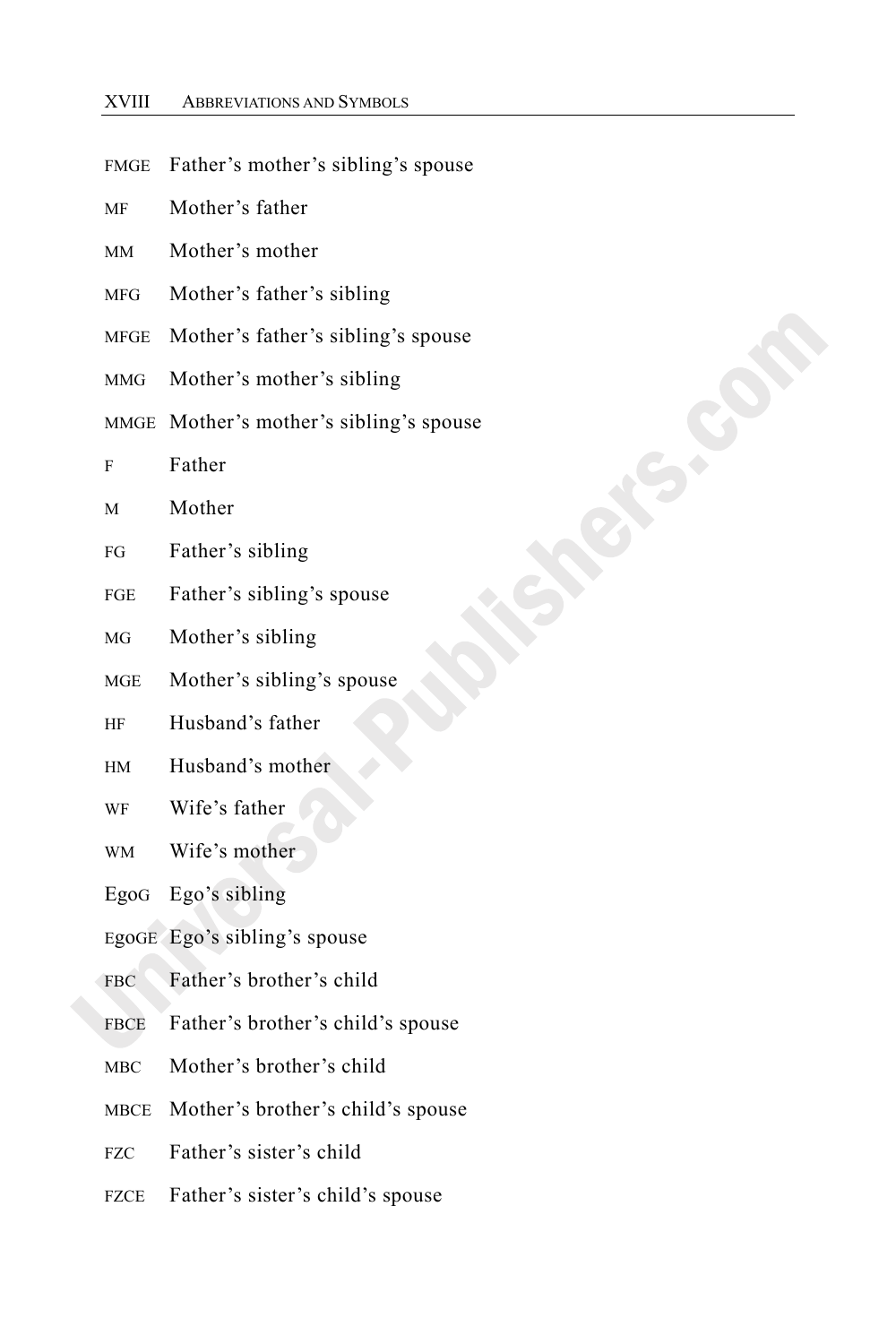- MZC Mother's sister's child
- MZCE Mother's sister's child's spouse
- H Husband
- HG Husband's sibling
- HGE Husband's sibling's spouse
- W Wife
- WG Wife's sibling
- WGE Wife's sibling's spouse
- EgoC Ego's child
- EgoCE Ego's child's spouse
- eBC Elder brother's child
- eBCE Elder brother's child's spouse
- yBC Younger brother's child
- yBCE Younger brother's child's spouse
- ZC Sister's child
- ZCE Sister's child's spouse
- SC Son's child
- SCE Son's child's spouse
- DC Daughter's child
- DCE Daughter's child's spouse
- SSC Son's son's child
- SSCE Son's son's child's spouse
- SDC Son's daughter's child
- SDCE Son's daughter's child's spouse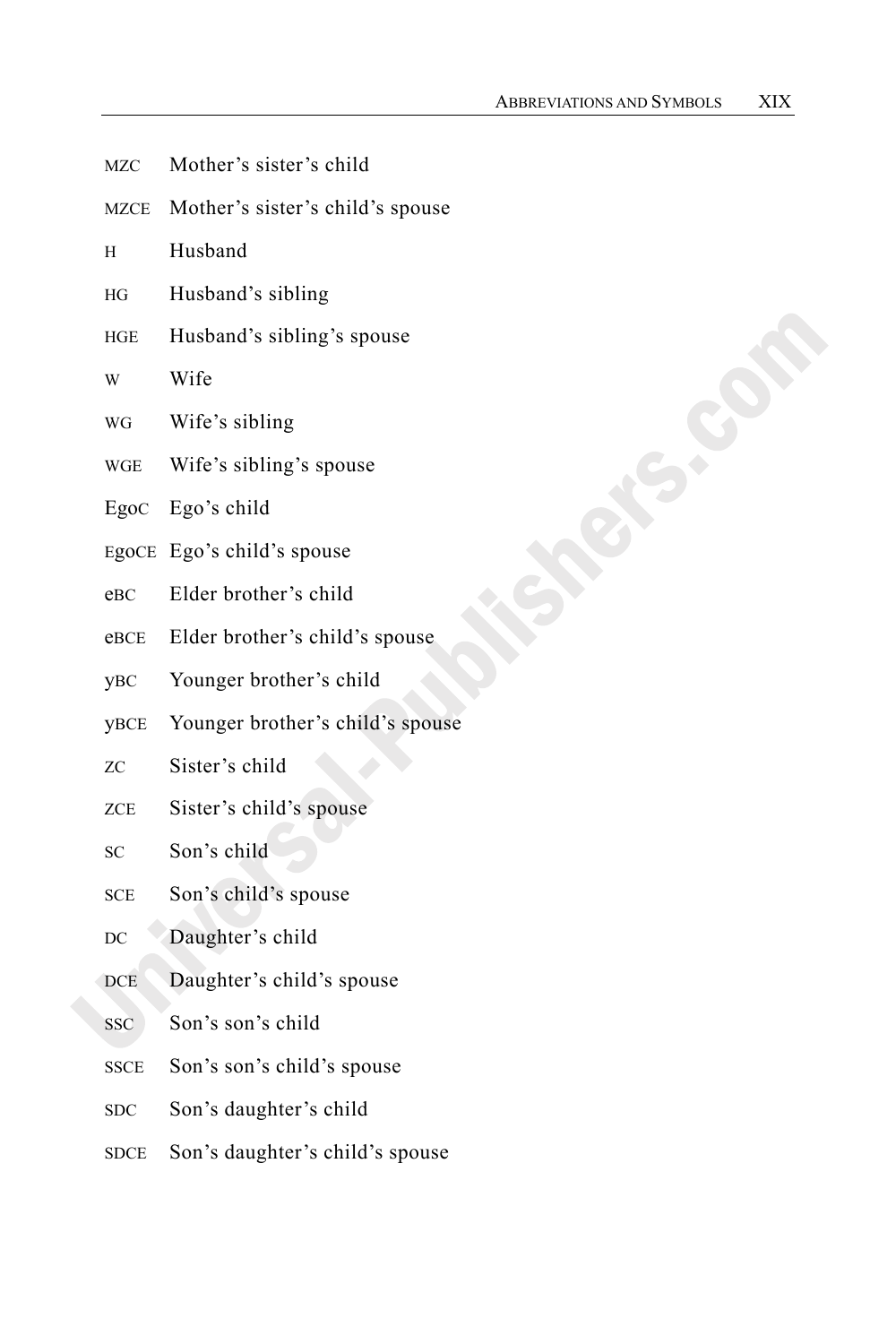### **Symbols:**

|         | Elder sister                |
|---------|-----------------------------|
|         | Elder brother               |
|         | Younger sister or sister    |
| Λ       | Younger brother or brother  |
|         | Ego                         |
|         | Sibling relation            |
| T       | Lineal relation             |
| $=$     | Marriage                    |
| ≠       | Unmarriageable              |
| $*_{-}$ | Ungrammatical or proto-form |
|         | Uncommon                    |

#### **Other abbreviations:**

| 1PL:EXCL             | First person plural exclusive                |
|----------------------|----------------------------------------------|
| 1PL: INCL            | First person plural inclusive                |
| 1SG                  | First person singular                        |
| 1 <sub>sG</sub> :POS | Possessive pronoun of first person singular  |
| 2PL                  | Second person plural                         |
| 2SG                  | Second person singular                       |
| 2SG:POS              | Possessive pronoun of second person singular |
| 3PL                  | Third person plural                          |
| 3SG                  | Third person singular                        |
| <b>ASP:DUR</b>       | Durative aspect                              |
| ASP:EXP              | Experiential aspect                          |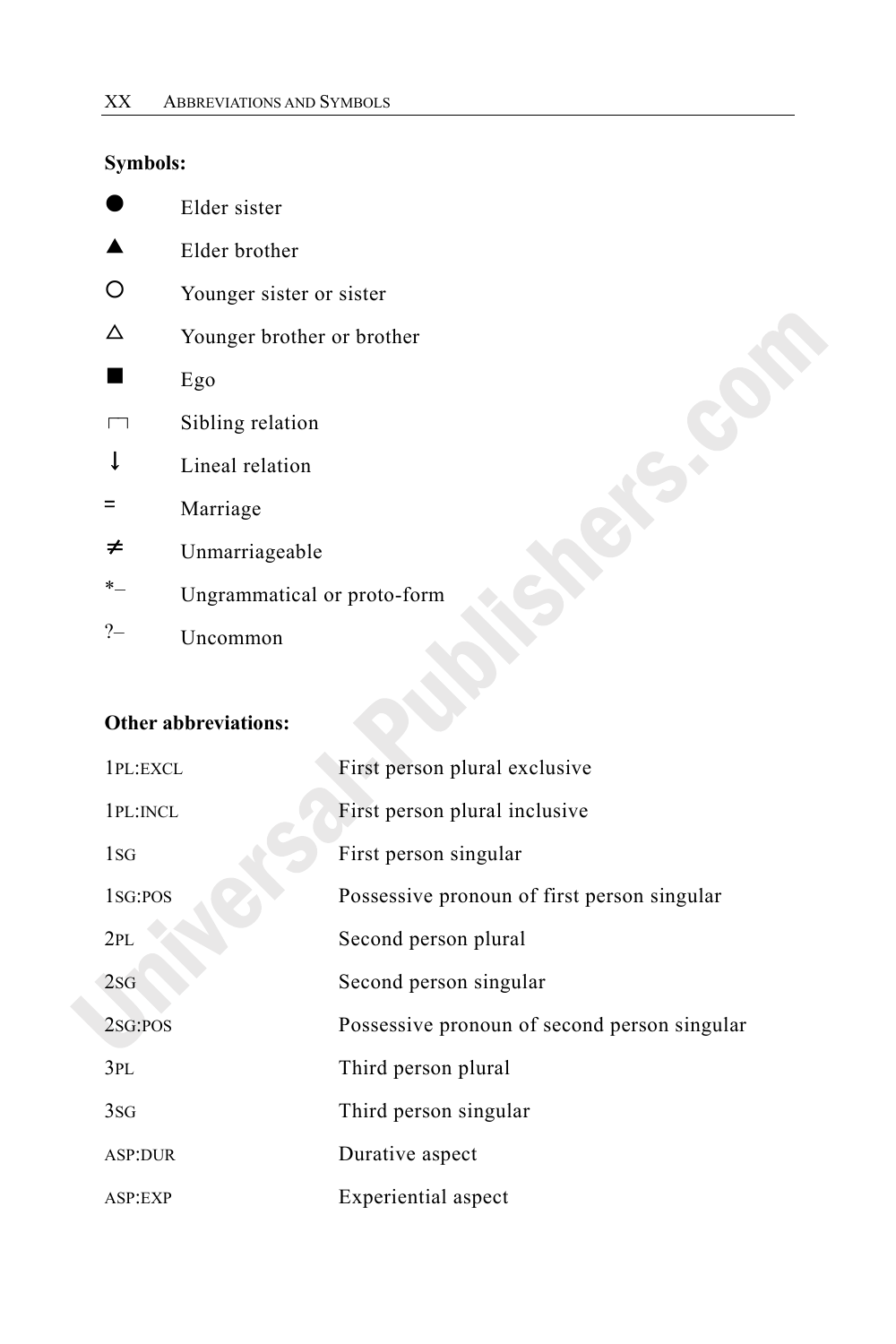| <b>ASP:INCEP</b>  | Inceptive aspect                              |
|-------------------|-----------------------------------------------|
| <b>MANN</b>       | Manner marker                                 |
| ASP:PFC           | Perfective aspect                             |
| ASP:SUCC          | Successive aspect                             |
| <b>ASP:TENT</b>   | Tentative aspect                              |
| CL                | Classifier                                    |
| <b>INSTRU</b>     | Instrument marker                             |
| <b>COP</b>        | Copula                                        |
| COV               | Coverb                                        |
| <b>DISPO</b>      | Disposal marker                               |
| <b>DEM</b>        | Demonstrative                                 |
| DO                | Direct object                                 |
| <b>EXCL</b>       | Exclamation                                   |
| <b>FOC</b>        | Focus adverb                                  |
| IО                | Indirect object                               |
| <b>MANN</b>       | Manner marker                                 |
| NP <sub>A</sub>   | Noun phrase (agentive)                        |
| NP <sub>p</sub>   | Noun phrase (patient)                         |
| <b>PASS</b>       | Passive marker                                |
| <b>PCL:ADEQ</b>   | Particle expressing adequateness              |
| <b>PCL:AFFIR</b>  | Particle expressing affirmation               |
| <b>PCL:ALLEV</b>  | Particle indicating alleviative interrogative |
| <b>PCL:ATTEN</b>  | Particle of attention arouser                 |
| <b>PCL:CONFIR</b> | Particle of confirmation                      |
| PCL:CONSUL        | Particle of consultative                      |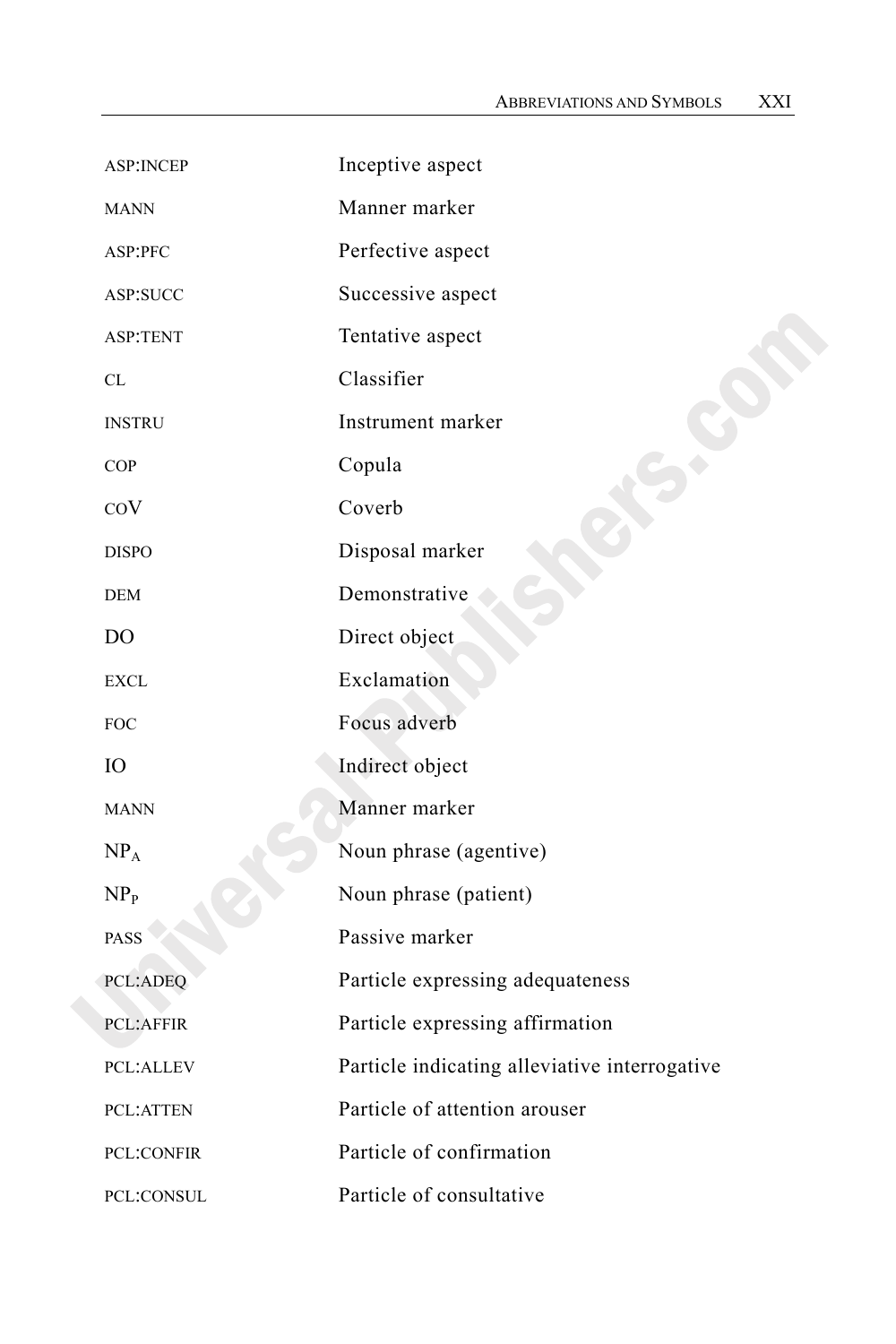| PCL:CRS                | Particle of currently relevant state                                                                            |
|------------------------|-----------------------------------------------------------------------------------------------------------------|
| PCL:CRS:Q              | Particle of question of currently relevant state                                                                |
| PCL:EMPH               | Particle of emphasis                                                                                            |
| PCL:EXT                | Particle of extent                                                                                              |
| PCL:GEN                | Particle of genitive                                                                                            |
| <b>PCL:HES:POSTU</b>   | Particle of hesitant postulation                                                                                |
| PCL:JUX                | Particle of juxtaposition                                                                                       |
| PCL:LIMIT              | Particle of limitation                                                                                          |
| <b>PCL:LIMIT:AFFIR</b> | Particle of limitation and affirmation                                                                          |
| PCL:PFC:Q              | Particle of question of perfectiveness                                                                          |
| PCL:Q                  | Particle of question                                                                                            |
| <b>PCL:REMIN:CRS</b>   | Particle of reminder of change of currently<br>relevant state                                                   |
| PCL:REMIN:CRS:AFFIR    | Particle of reminder of currently relevant state in<br>an affirmation manner                                    |
| PCL:REMIN:CRS:CONSUL   | Particle of reminder of change of currently<br>relevant state in a consultative manner                          |
|                        | PCL:REMIN:CRS:HES:POSTU Particle of reminder of change of currently<br>relevant state with hesitant postulation |
| PCL:REMIN:CRS:WARN     | Particle of reminder of change of currently<br>relevant state in a warning manner                               |
| PCL:RHET:Q             | Particle of rhetorical question                                                                                 |
| <b>PCL:UNCERT</b>      | Particle of uncertainty                                                                                         |
| <b>PCL:WARN</b>        | Particle of warning                                                                                             |
| <b>POS</b>             | Possessive marker                                                                                               |
| PRE                    | Prefix                                                                                                          |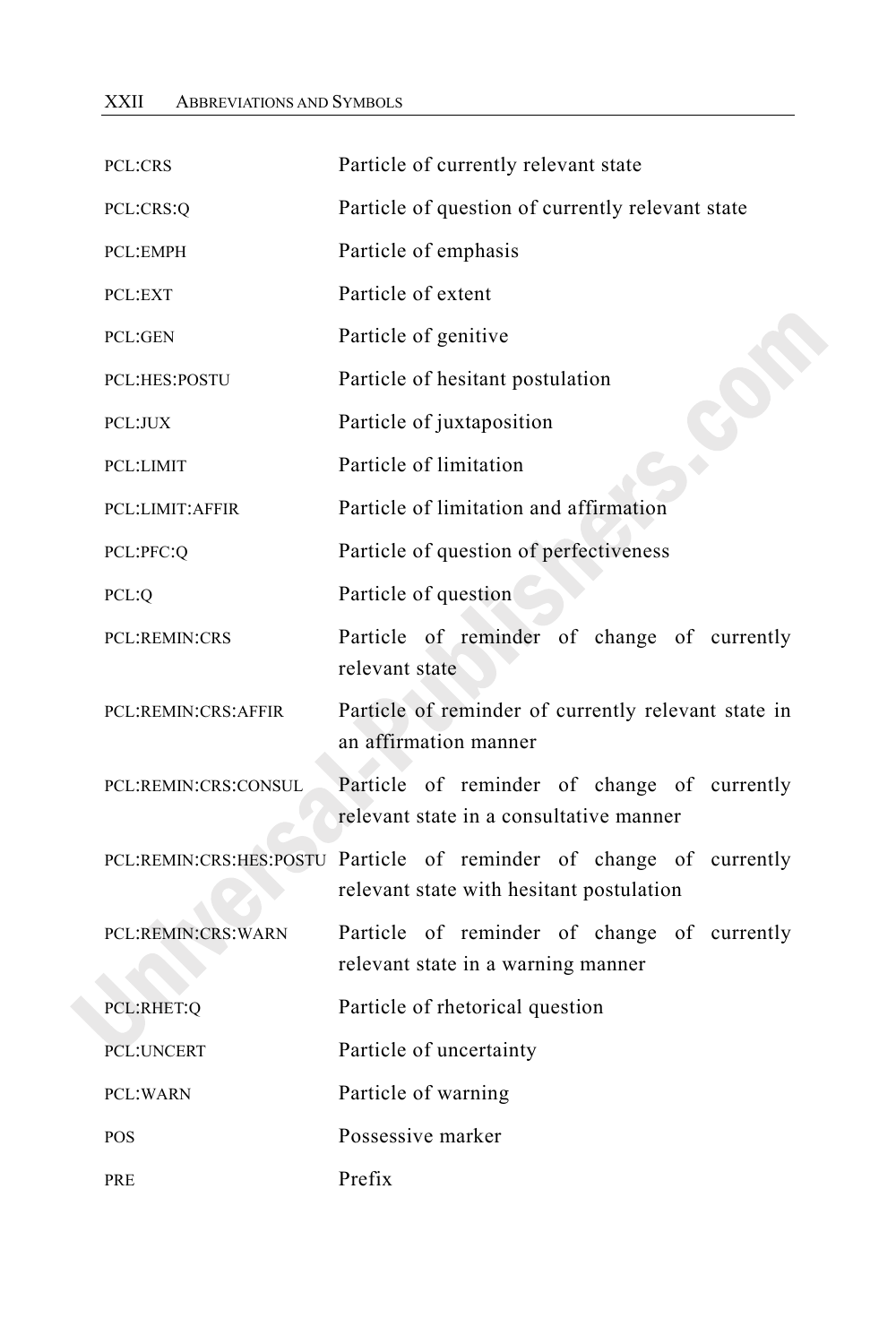| <b>PREP</b>  | Preposition                    |
|--------------|--------------------------------|
| <b>PURP</b>  | Purposive marker               |
| <b>RESUL</b> | Resultative marker             |
| $S_A$        | Subject functioning as agent   |
| $S_{O}$      | Subject functioning as object  |
| $S_{P}$      | Subject functioning as patient |
| ØS           | Empty subject                  |
| <b>SUFF</b>  | Suffixal syllable              |
| Vt           | Transitive verb                |